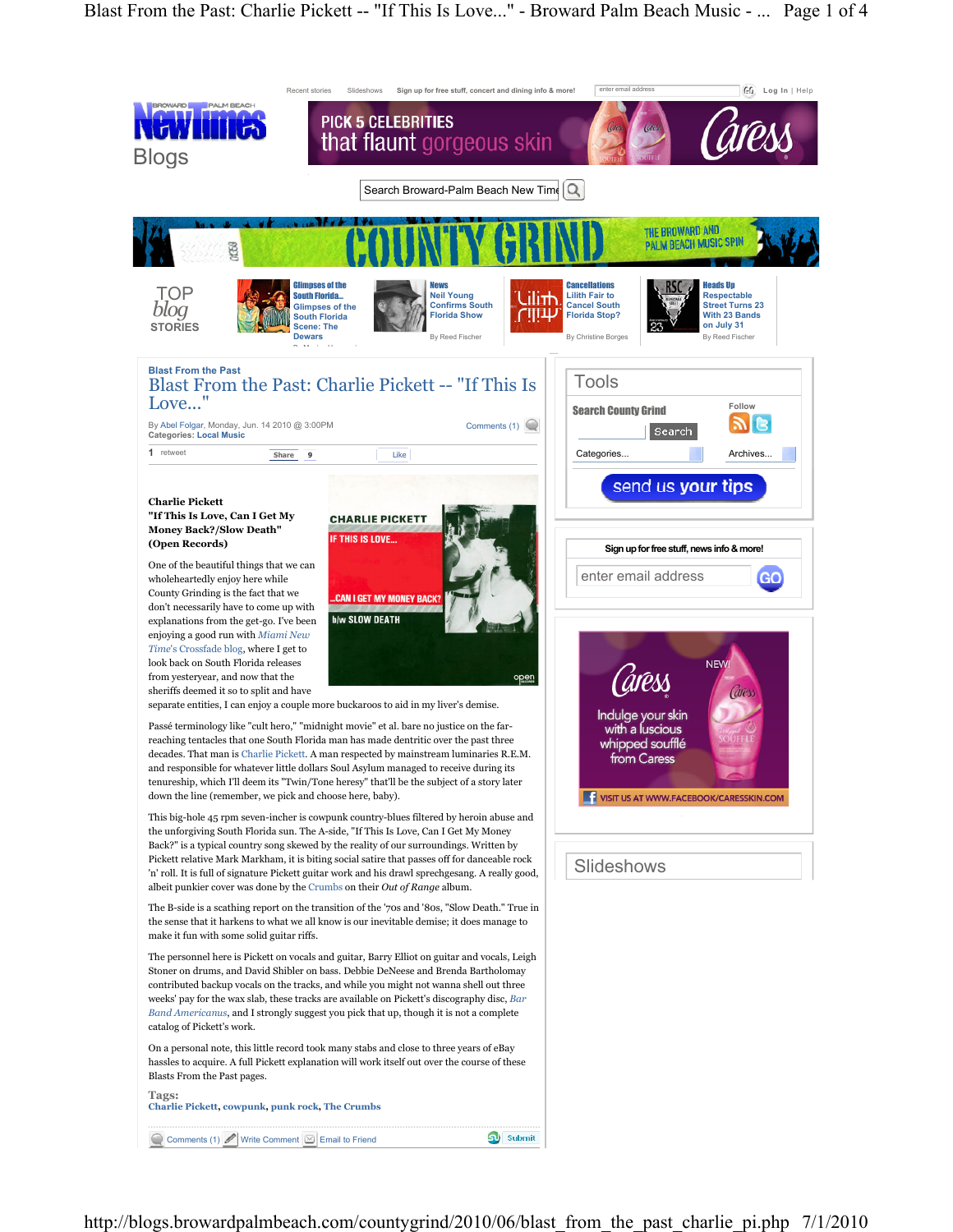| Comments (1)                                                                                                                                                                                                                                                                     | Surfer Blood at<br>Propaganda for<br>the                                                                                                                                                                                                                                                                                                                                                                                                                                                                                                                                                                                                                                                                                                                                                                                                                                                                                                                                                                                                                                                                                                                |
|----------------------------------------------------------------------------------------------------------------------------------------------------------------------------------------------------------------------------------------------------------------------------------|---------------------------------------------------------------------------------------------------------------------------------------------------------------------------------------------------------------------------------------------------------------------------------------------------------------------------------------------------------------------------------------------------------------------------------------------------------------------------------------------------------------------------------------------------------------------------------------------------------------------------------------------------------------------------------------------------------------------------------------------------------------------------------------------------------------------------------------------------------------------------------------------------------------------------------------------------------------------------------------------------------------------------------------------------------------------------------------------------------------------------------------------------------|
| Abel F. says:<br>I was just informed by my friend Margaret Griffis, that Dave Shibler, the bassman on this<br>recording, passed away last month. Our thoughts are with his family and friends.                                                                                   | Oil.Spill.Benefit<br>Concert                                                                                                                                                                                                                                                                                                                                                                                                                                                                                                                                                                                                                                                                                                                                                                                                                                                                                                                                                                                                                                                                                                                            |
| Posted On: Tuesday, Jun. 15 2010 @ 11:55AM                                                                                                                                                                                                                                       | <b>Best Of 2010:</b><br><b>Music Winners!</b>                                                                                                                                                                                                                                                                                                                                                                                                                                                                                                                                                                                                                                                                                                                                                                                                                                                                                                                                                                                                                                                                                                           |
| <b>Write Comment</b>                                                                                                                                                                                                                                                             |                                                                                                                                                                                                                                                                                                                                                                                                                                                                                                                                                                                                                                                                                                                                                                                                                                                                                                                                                                                                                                                                                                                                                         |
| Name:                                                                                                                                                                                                                                                                            | <b>Silversun</b>                                                                                                                                                                                                                                                                                                                                                                                                                                                                                                                                                                                                                                                                                                                                                                                                                                                                                                                                                                                                                                                                                                                                        |
| Email:<br>URL:                                                                                                                                                                                                                                                                   | Pickups with<br>Against Me! at                                                                                                                                                                                                                                                                                                                                                                                                                                                                                                                                                                                                                                                                                                                                                                                                                                                                                                                                                                                                                                                                                                                          |
| $\blacksquare$ Remember personal info?                                                                                                                                                                                                                                           | <b>Sunset Cove</b><br>Ampitheater                                                                                                                                                                                                                                                                                                                                                                                                                                                                                                                                                                                                                                                                                                                                                                                                                                                                                                                                                                                                                                                                                                                       |
| Comments (you may use HTML tags for style):                                                                                                                                                                                                                                      |                                                                                                                                                                                                                                                                                                                                                                                                                                                                                                                                                                                                                                                                                                                                                                                                                                                                                                                                                                                                                                                                                                                                                         |
| Comments may not show up immediately after submission. Please wait a minute after<br>posting a comment for it to appear.<br>All reader comments are subject to our Terms of Use. By clicking "Post," you<br>acknowledge that you have reviewed and agree to these Terms.<br>Post | More Slideshows >><br>Entertainment<br><b>Clubs</b><br><b>Rooftop Resort</b><br>View Ad   View Site<br><b>Original Fat Cats</b><br>View Ad   View Site<br><b>Events</b><br><b>Bierbrunnen Pub</b><br>View Ad   View Site<br><b>Art Council Inc</b><br>View Ad   View Site<br>More >><br><b>NGW LILIKGS</b><br>niversity of<br><i>T</i> hoenix<br>Thinking ahead. <sup>®</sup><br><b>ONLINE PROGRAMS -</b><br><b>ASSOCIATE'S DEGREES</b><br>Associate of Arts in Business<br>Associate of Arts in Criminal Justice<br>Associate of Arts in Health Care Administration<br>Associate of Arts in Information Technology<br>Associate of Arts in Psychology<br>Associate of Arts in Sport Management<br><b>BACHELOR'S DEGREES</b><br>Bachelor of Science in Business / Marketing<br>Bachelor of Science in Communication<br>Bachelor of Science in Criminal Justice Administration<br>Bachelor of Science in Education/Elementary Education<br>Bachelor of Science in Health Administration<br>Bachelor of Science in Management<br><b>MASTER'S DEGREES</b><br>Master of Business Administration<br>Master of Arts in Education / Curriculum and Instruction |
|                                                                                                                                                                                                                                                                                  | Master of Information Systems<br>Master of Management/Public Administration<br>Master of Science in Accountancy<br>Master of Science in Nursing                                                                                                                                                                                                                                                                                                                                                                                                                                                                                                                                                                                                                                                                                                                                                                                                                                                                                                                                                                                                         |
|                                                                                                                                                                                                                                                                                  |                                                                                                                                                                                                                                                                                                                                                                                                                                                                                                                                                                                                                                                                                                                                                                                                                                                                                                                                                                                                                                                                                                                                                         |
|                                                                                                                                                                                                                                                                                  |                                                                                                                                                                                                                                                                                                                                                                                                                                                                                                                                                                                                                                                                                                                                                                                                                                                                                                                                                                                                                                                                                                                                                         |
|                                                                                                                                                                                                                                                                                  | <b>Twitter Feed</b>                                                                                                                                                                                                                                                                                                                                                                                                                                                                                                                                                                                                                                                                                                                                                                                                                                                                                                                                                                                                                                                                                                                                     |
|                                                                                                                                                                                                                                                                                  | <b>Follow NewTimesBroward on Twitter</b>                                                                                                                                                                                                                                                                                                                                                                                                                                                                                                                                                                                                                                                                                                                                                                                                                                                                                                                                                                                                                                                                                                                |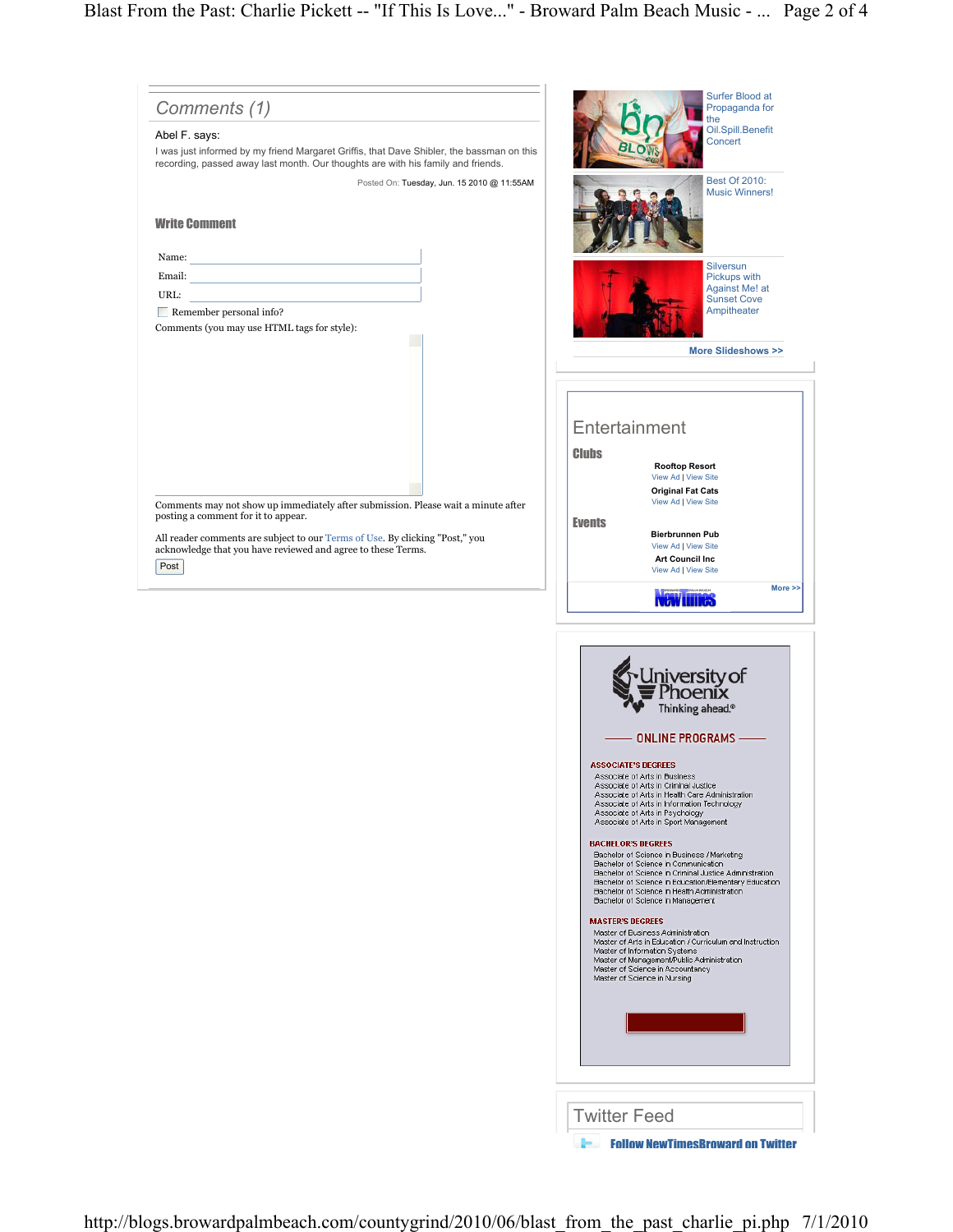|                                                                                                                                                     |                                                                        |  | New Video: Rothstein Introduces McCain |  |                 |  |  |
|-----------------------------------------------------------------------------------------------------------------------------------------------------|------------------------------------------------------------------------|--|----------------------------------------|--|-----------------|--|--|
| http://bit.ly/dA46Yv about 5 hours ago<br>New Video: Rothstein Introduces McCain                                                                    |                                                                        |  |                                        |  |                 |  |  |
| http://bit.ly/dufAuO about 7 hours ago<br>Humbling Wisdom, Courtesy of One of @Penthouse's<br>Sleaziest Bars http://bit.ly/a7knzR about 7 hours ago |                                                                        |  |                                        |  |                 |  |  |
| Daybreak http://bit.ly/dDeAHj about 9 hours ago                                                                                                     |                                                                        |  |                                        |  |                 |  |  |
| Audio: Judge Seidlin Flees Paul and Young Ron Show                                                                                                  |                                                                        |  |                                        |  |                 |  |  |
| http://bit.ly/bJ2F1W 1 day ago                                                                                                                      |                                                                        |  |                                        |  |                 |  |  |
|                                                                                                                                                     |                                                                        |  |                                        |  | More Twitter >> |  |  |
|                                                                                                                                                     |                                                                        |  |                                        |  |                 |  |  |
| VVM on Digg                                                                                                                                         |                                                                        |  |                                        |  |                 |  |  |
| Upcoming                                                                                                                                            | Popular<br><b>Top Stories</b><br>All Time                              |  |                                        |  |                 |  |  |
| 1<br>diggs                                                                                                                                          | Pot arrests for blacks In Los<br>Angeles 4 times that of whites        |  |                                        |  |                 |  |  |
| 1<br>diggs                                                                                                                                          | <b>Bill McCollum Is Outraged That</b><br>Rick Scott Lets Homosexuals U |  |                                        |  |                 |  |  |
| This Is Why We Have Craigslist<br>34<br>diggs                                                                                                       |                                                                        |  |                                        |  |                 |  |  |
| 52<br>diggs                                                                                                                                         | In Honor of Wade/LeBron, South<br><b>Florida's Greatest Duos</b>       |  |                                        |  |                 |  |  |
| 4<br>diggs                                                                                                                                          | <b>Washington Pot Legalization</b><br>Campaign Has 1 Day Left          |  |                                        |  |                 |  |  |
|                                                                                                                                                     |                                                                        |  |                                        |  |                 |  |  |
|                                                                                                                                                     |                                                                        |  |                                        |  |                 |  |  |
| Links                                                                                                                                               |                                                                        |  |                                        |  |                 |  |  |
| <b>Music News</b><br><b>Billboard</b>                                                                                                               |                                                                        |  |                                        |  |                 |  |  |
| The Hype Machine                                                                                                                                    |                                                                        |  |                                        |  |                 |  |  |
| <b>MBV</b><br><b>MTV News</b>                                                                                                                       |                                                                        |  |                                        |  |                 |  |  |
| <b>Nah Right</b><br><b>Pitchfork</b>                                                                                                                |                                                                        |  |                                        |  |                 |  |  |
| Pop & Hiss                                                                                                                                          |                                                                        |  |                                        |  |                 |  |  |
| Paste                                                                                                                                               |                                                                        |  |                                        |  |                 |  |  |
|                                                                                                                                                     | Rap-Up<br><b>Rolling Stone</b>                                         |  |                                        |  |                 |  |  |
| Stereogum                                                                                                                                           |                                                                        |  |                                        |  |                 |  |  |
| South Florida Music News<br><b>City Link</b>                                                                                                        |                                                                        |  |                                        |  |                 |  |  |
| Miami Herald: Music & Nightlife                                                                                                                     |                                                                        |  |                                        |  |                 |  |  |
| <b>Miami Music Matters</b><br><b>Niteside</b>                                                                                                       |                                                                        |  |                                        |  |                 |  |  |
| pbpulse: Music                                                                                                                                      |                                                                        |  |                                        |  |                 |  |  |
| Pop Shop<br>The Go Guide                                                                                                                            |                                                                        |  |                                        |  |                 |  |  |
| <b>BPB Blogs</b>                                                                                                                                    |                                                                        |  |                                        |  |                 |  |  |
| 954HipHop.com<br>Antisteez                                                                                                                          |                                                                        |  |                                        |  |                 |  |  |
| Bone in the Fan                                                                                                                                     |                                                                        |  |                                        |  |                 |  |  |
| CityRag<br><b>Crown The South</b>                                                                                                                   |                                                                        |  |                                        |  |                 |  |  |
| <b>Iron Forge Press</b>                                                                                                                             |                                                                        |  |                                        |  |                 |  |  |
|                                                                                                                                                     | <b>Licorice Pizza</b>                                                  |  |                                        |  |                 |  |  |
| <b>Limestone Lounge</b><br><b>Mood Vane</b>                                                                                                         |                                                                        |  |                                        |  |                 |  |  |
| <b>Palm Beach Underground</b>                                                                                                                       |                                                                        |  |                                        |  |                 |  |  |
| <b>Rhythm Scene</b><br>South Florida Classical Review                                                                                               |                                                                        |  |                                        |  |                 |  |  |
| South Florida Music Scene                                                                                                                           |                                                                        |  |                                        |  |                 |  |  |
| South Florida Punk<br><b>Straight Up Random</b>                                                                                                     |                                                                        |  |                                        |  |                 |  |  |
| The Florida Scene                                                                                                                                   |                                                                        |  |                                        |  |                 |  |  |
| TheHoneyComb<br><b>TopSpot USA</b>                                                                                                                  |                                                                        |  |                                        |  |                 |  |  |
| <b>Record Stores</b>                                                                                                                                |                                                                        |  |                                        |  |                 |  |  |
| <b>Radio-Active Records</b><br><b>Sweat Records</b>                                                                                                 |                                                                        |  |                                        |  |                 |  |  |
| <b>Venues</b>                                                                                                                                       |                                                                        |  |                                        |  |                 |  |  |
| <b>Bank Atlantic Center</b>                                                                                                                         |                                                                        |  |                                        |  |                 |  |  |
| <b>Cruzan Amphitheatre</b>                                                                                                                          |                                                                        |  |                                        |  |                 |  |  |

Follow NewTimesBroward on Twitter